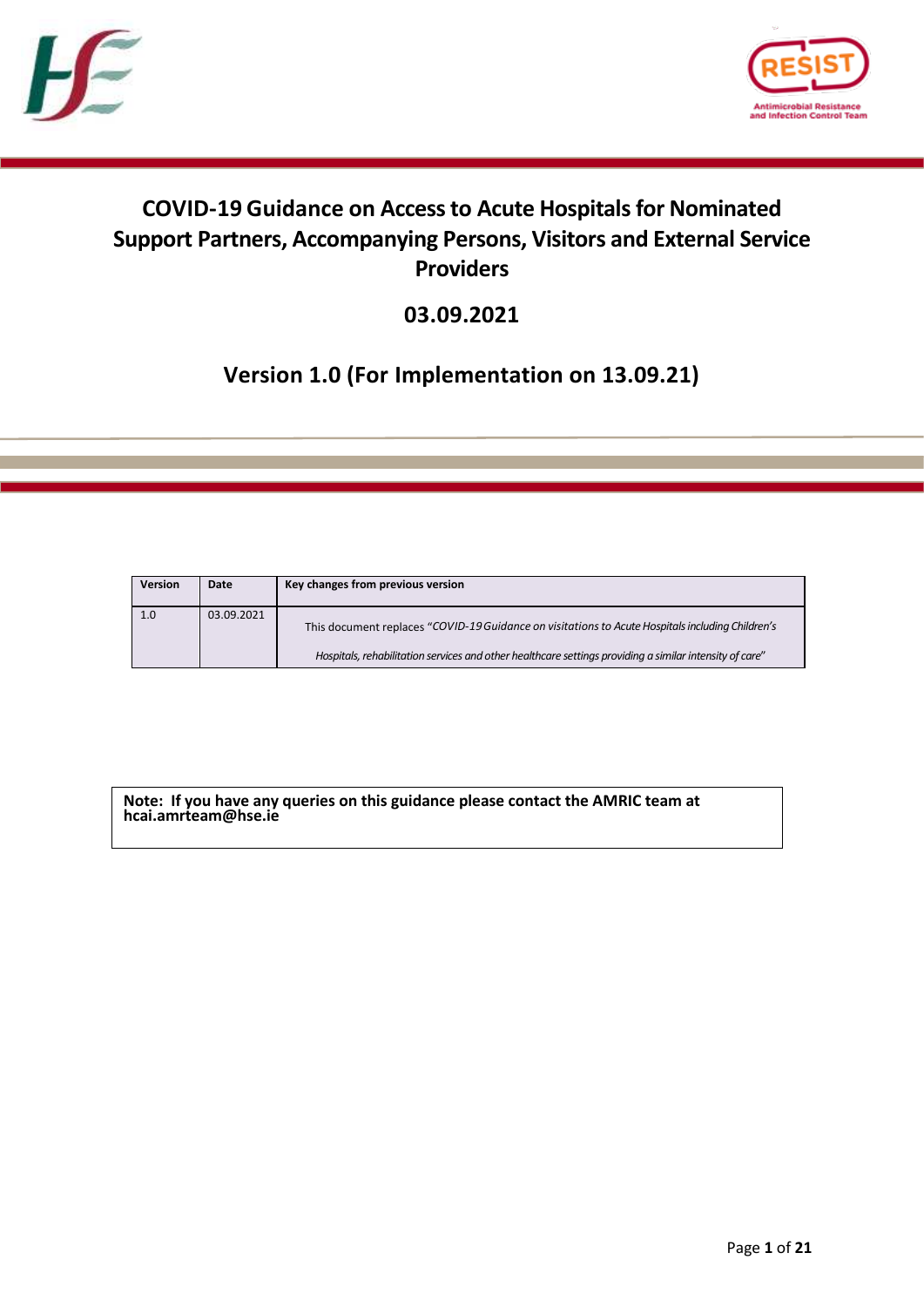# Contents

| Reducing the risk of introducing COVID-19 to an acute hospital or similar setting  4                  |  |  |  |  |
|-------------------------------------------------------------------------------------------------------|--|--|--|--|
|                                                                                                       |  |  |  |  |
|                                                                                                       |  |  |  |  |
|                                                                                                       |  |  |  |  |
|                                                                                                       |  |  |  |  |
|                                                                                                       |  |  |  |  |
|                                                                                                       |  |  |  |  |
|                                                                                                       |  |  |  |  |
| Nominated Support Partner Access in Maternity Services (Defined in Appendix 2) 10                     |  |  |  |  |
|                                                                                                       |  |  |  |  |
|                                                                                                       |  |  |  |  |
|                                                                                                       |  |  |  |  |
|                                                                                                       |  |  |  |  |
|                                                                                                       |  |  |  |  |
|                                                                                                       |  |  |  |  |
|                                                                                                       |  |  |  |  |
|                                                                                                       |  |  |  |  |
|                                                                                                       |  |  |  |  |
| Assessing Risks Associated With a Visit to a Residence or Similar Setting Outside of the Hospital. 19 |  |  |  |  |
|                                                                                                       |  |  |  |  |
|                                                                                                       |  |  |  |  |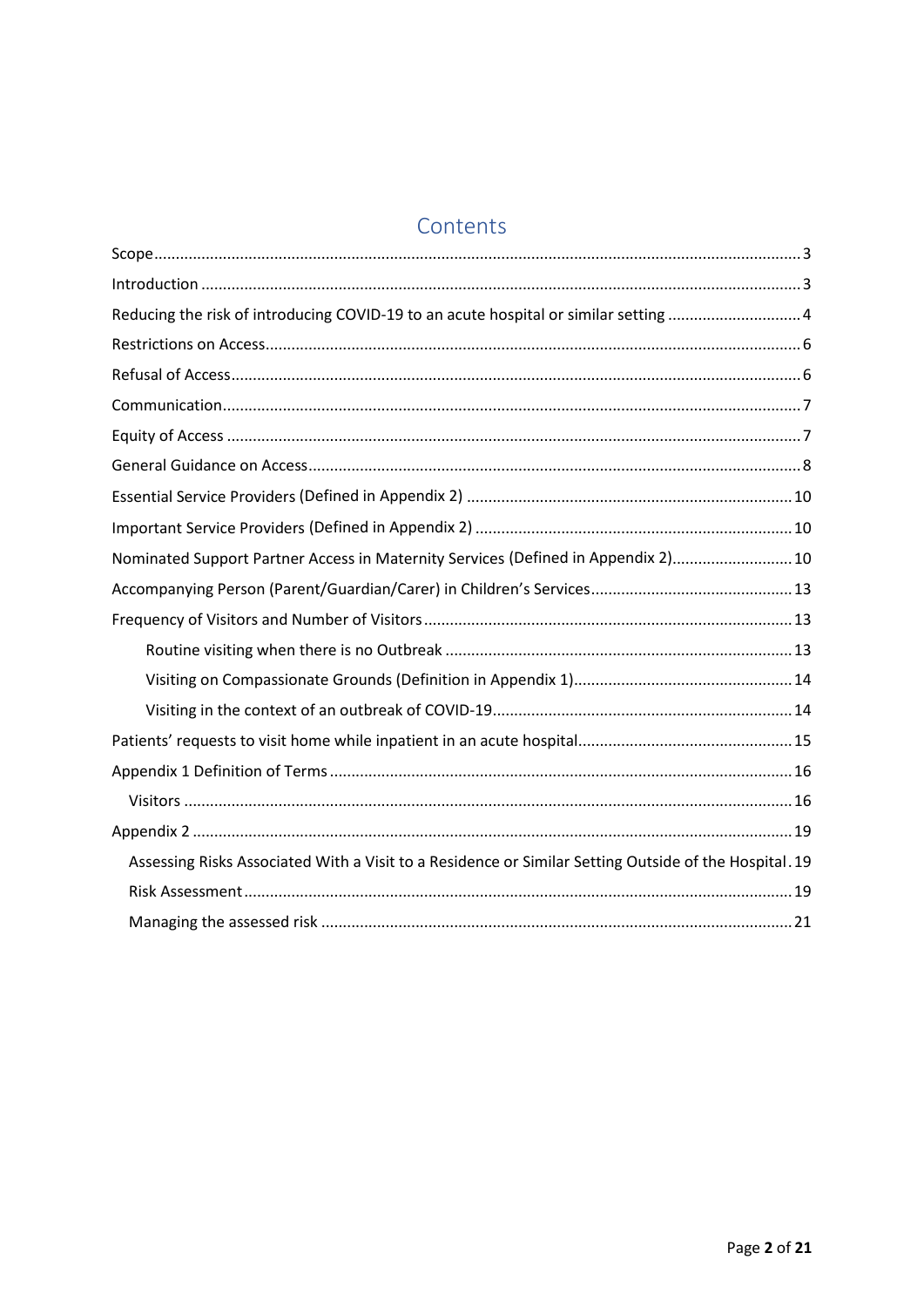### <span id="page-2-0"></span>**Scope**

This document is applicable to acute hospital including children's hospitals, rehabilitation units, specialist palliative care inpatient units and maternity services. It should be considered in the context of the current overall guidance for control of spread of COVID-19 in acute and children's hospitals and the Interim Guidance on Infection Prevention and Control for the HSE (see www.hpsc.ie).

## <span id="page-2-1"></span>**Introduction**

Infection Prevention and Control (IPC) practice is critical to the safe operation of acute hospital services including the maternity and children's hospitals. The focus on the rigorous application of IPC measures is increased in the context of a public health emergency such as the current pandemic. Vaccination of the majority of the population has been associated with a striking reduction in the risk of severe COVID-19 in patients and staff resulting from exposure to the SARS-CoV-2 virus in the healthcare setting. There are however still significant risks in particular for many of those who use acute hospital services. The risks are greater for those who are not fully vaccinated and for those who have conditions associated with a high risk of severe disease or compromised immune function.

COVID-19 is spread primarily when susceptible people share an indoor space with an infectious person for a period of time. People with symptoms are generally more infectious but people can spread the virus to others before symptoms develop. In the context of an acute hospital setting any person, patients, staff or other people who enter the space may introduce infection. In the course of the COVID-19 pandemic there is persuasive experience of the introduction of COVID-19 and resulting outbreaks in acute hospitals and similar settings as a result of patients, staff and other people. Outbreaks of hospital acquired infection continue to occur in acute hospital settings even in the context of a very high proportion of fully vaccinated staff and patients. Although the overall impact of such outbreaks in terms of severe disease and death is much less for those who are fully vaccinated some patients, including some fully vaccinated patients, continue to experience very serious disease.

The risk of spread to a large number of people in the acute hospital setting is greater in settings where relatively greater numbers of people share a common space such as multi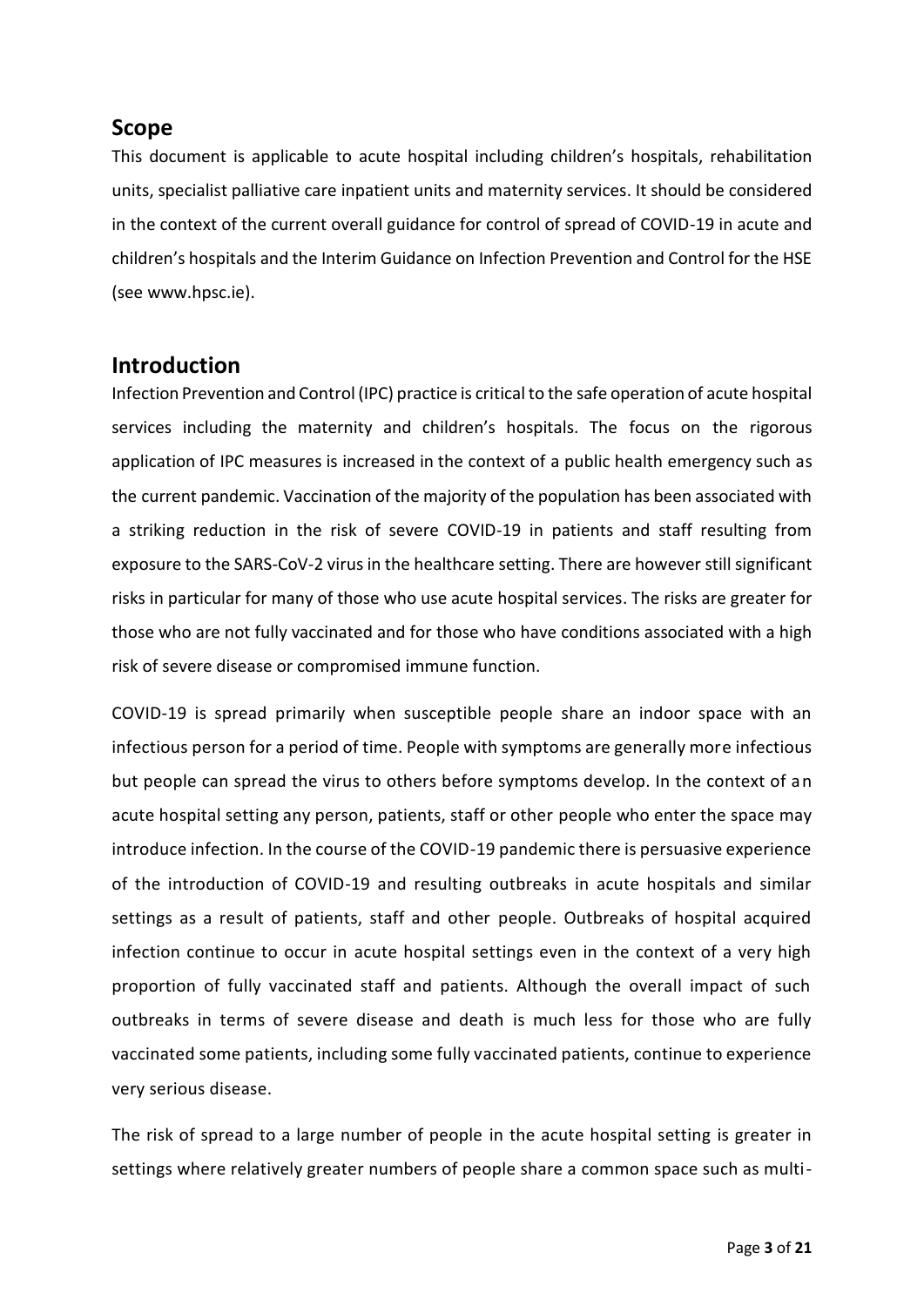bed inpatient areas, multi-chair day care facilities and waiting areas in out-patients and similar settings. The risk is likely to be greater in settings where people are closer together and where ventilation is poor. There is therefore a continuing need for caution in relation to the risk of infectious people entering a hospital. The management of risks associated with infectious patients and staff are addressed elsewhere. This document relates to the management of risk associated with people other than patients and staff who enter the hospital.

While there is considerable scope to use technology to facilitate social contacts between patients and those who are important to them hospital policies on access have to recognise that these solutions cannot entirely replace face-to-face contact for everyone in every situation. Hospitals must therefore strike a balance between the need to manage the risk of introduction of COVID-19 by people accessing the hospital but doing all that is practical to support essential access. The hospital should have the capacity and relevant skill sets within its staffing complement to manage essential access appropriately. In some instances, suitably trained volunteers may be able to guide and support those who access hospitals to adhere to guidance.

# <span id="page-3-0"></span>**Reducing the risk of introducing COVID-19 to an acute hospital or similar setting**

Since any person who accesses an acute hospital or similar setting may unintentionally introduce the virus the number of people who access acute hospital should be limited as much as is reasonably practical but with regard for the needs of patients as outlined above.

Those patients who feel able to manage without being accompanied or visited during their time in hospital should be encouraged to do so, particularly if they are spending a short time in hospital. However, some patients may find it very difficult to manage without personal contact with others who are important to them even for a short period of time. Most people can reasonably expect to be accompanied when they are expecting to receive new information that has a major consequence for their life and health. Many people who are in hospital for extended periods or have specific needs may suffer greatly from a lack of contact with family and friends. It is not appropriate to impose such extended periods of lack of contact on patients.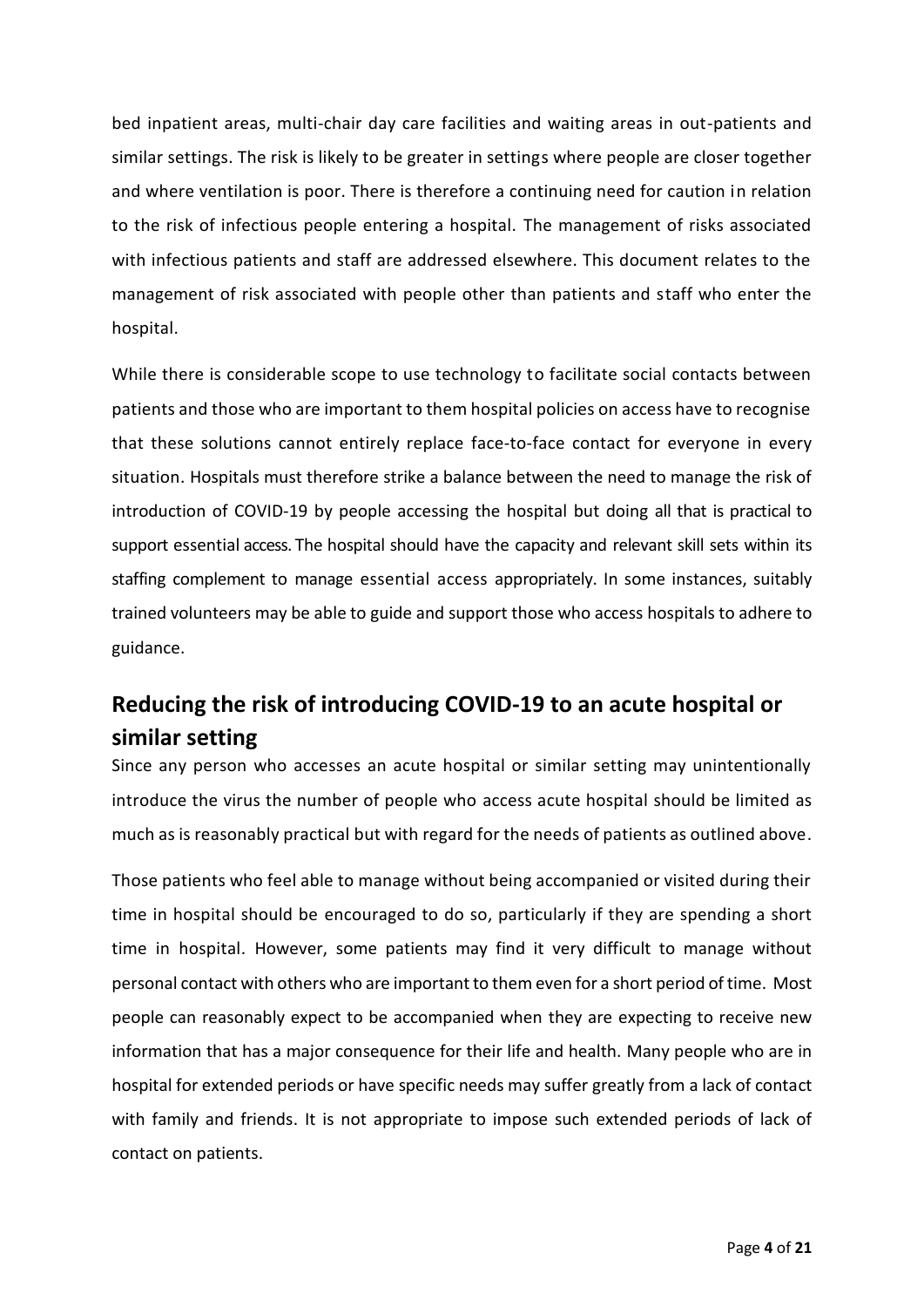As the risk of spread of infection is greater with closer and more prolonged contact people who access acute hospitals should limit their interaction with others within the building to the greatest degree practical. They should limit their interaction with others to least possible number of people (staff and patients) necessary to fulfil their role.

No one should access an acute hospital, other than as a patient in need of essential care, if they have symptoms of COVID-19, if they have been advised to self-isolate or restrict movements because of COVID-19 or if they are required to restrict movements in line with government guidance for travel outside of Ireland. Very rare exceptions to this may need to be considered on compassionate grounds. In that case very careful risk assessment and planning is required.

Vaccination is recommended for everyone aged 12 years and older who needs to access and acute hospital as this helps to reduce risk of introduction and spread of COVID-19. However, people should not be required to produce evidence of vaccination.

Testing of asymptomatic people for SARS-CoV-2 in advance of access to the hospital is not required as a routine. This guidance recommends that the risk of inadvertent introduction and spread of SARS-CoV-2 into the acute hospital setting is managed by assessing for symptoms, and checking that people accessing the hospital are adhering to public health guidance on restriction of movements and to good infection prevention and control practice. A practice of routine testing of asymptomatic people before accessing the hospital is likely to be a barrier for some people and to result in delays and practical challenges for implementation. There is no evidence that routine testing of asymptomatic people will add materially to the risk reduction measures recommended here. Hospitals may consider testing of asymptomatic people as an option for specific periods or in certain settings based on their hospital risk assessment. Where testing of asymptomatic people is implemented it should be carefully planned and there must be clear communication regarding the management of those who decline testing and those who have a positive test. Testing of symptomatic people and of contacts, where required should be through the usual processes for management of symptomatic people.

Hospitals should do everything practical to dissuade patients and relevant others from visits at the hospital door or gate that are not planned with the hospital staff. Such visits are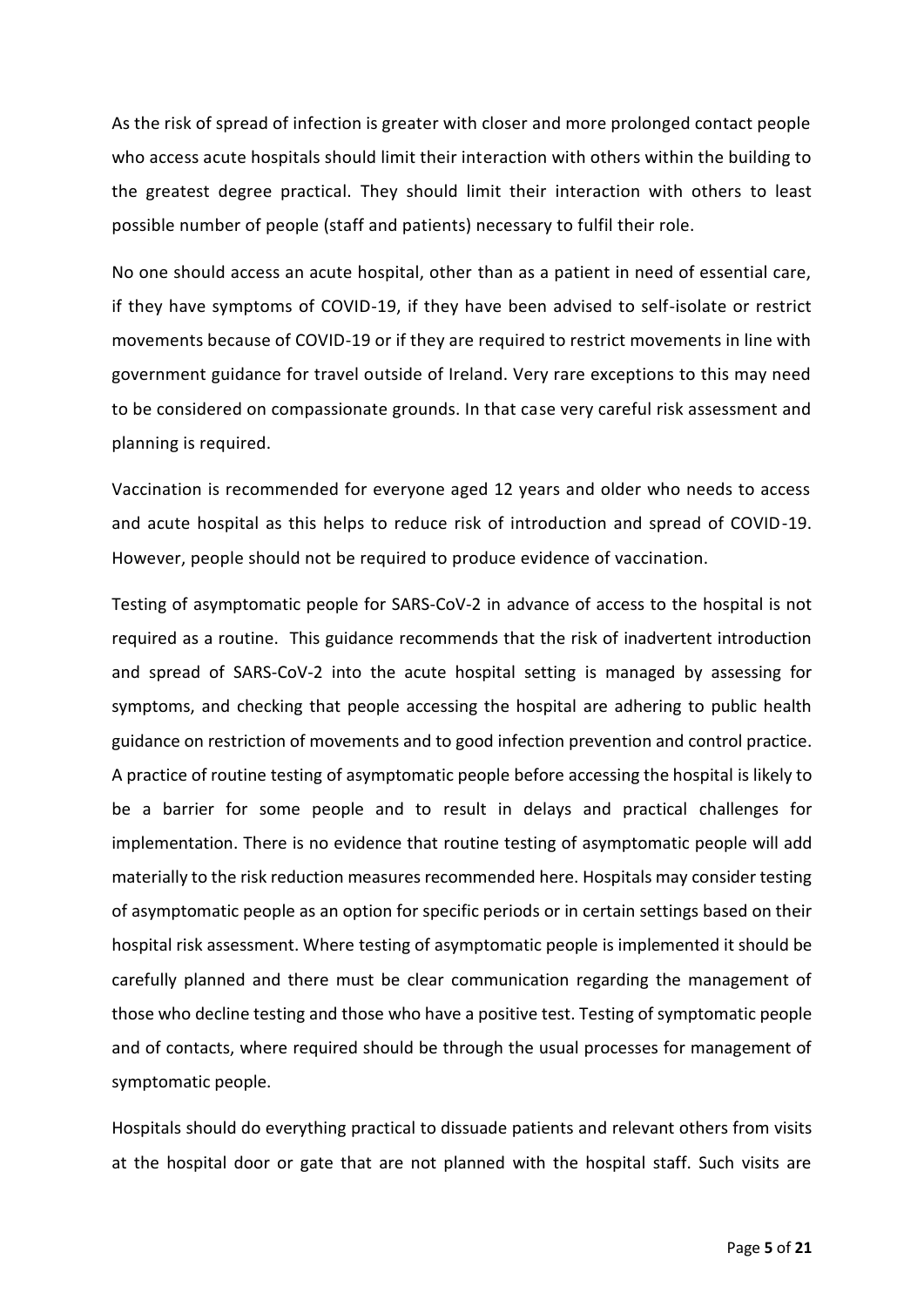potentially high risk because there are no visitor health checks and IPC precautions are often neglected.

Everyone who accesses an acute hospital must adhere to directions on essential infection prevention and control practices including maintaining social distance (in so far as appropriate to their role), mask use, respiratory hygiene and cough etiquette and hand hygiene

All those who regularly access the acute hospital setting in the role as Essential Service Provider or Important Service Provider should have a basic training in and should consistently apply basic infection prevention and control measures necessary to protect themselves and others.

### <span id="page-5-0"></span>**Restrictions on Access**

Restrictions on access should be applied on the basis of HSE-AMRIC guidance, and a risk assessment that is reviewed regularly in view of the evolving public health situation. The risk associated with access is generally greatest when the incidence of infection in the population served by the hospital is higher. The risk may be greater also during periods of exceptionally high hospital occupancy, in wards providing care for patients at particularly high risk of severe disease and in wards where patients are accommodated in multi-bed areas. Providing access in busy general Emergency Departments is particularly challenging and often needs to be significantly restricted. In all circumstances however it is necessary to retain flexibility to take the needs of the person into account in application of restrictions on access.

### <span id="page-5-1"></span>**Refusal of Access**

Refusal of access should be very exceptional however hospitals will generally refuse access to those who show evidence of infection unless there are extraordinary circumstances such as expected imminent end of life or other compassionate circumstances and the risk can be managed with specific additional measures. Hospitals may be obliged to refuse access to a person who is unwilling or unable to comply with reasonable measures to protect all patients and staff or if the person has not complied with reasonable measures during a previous visit.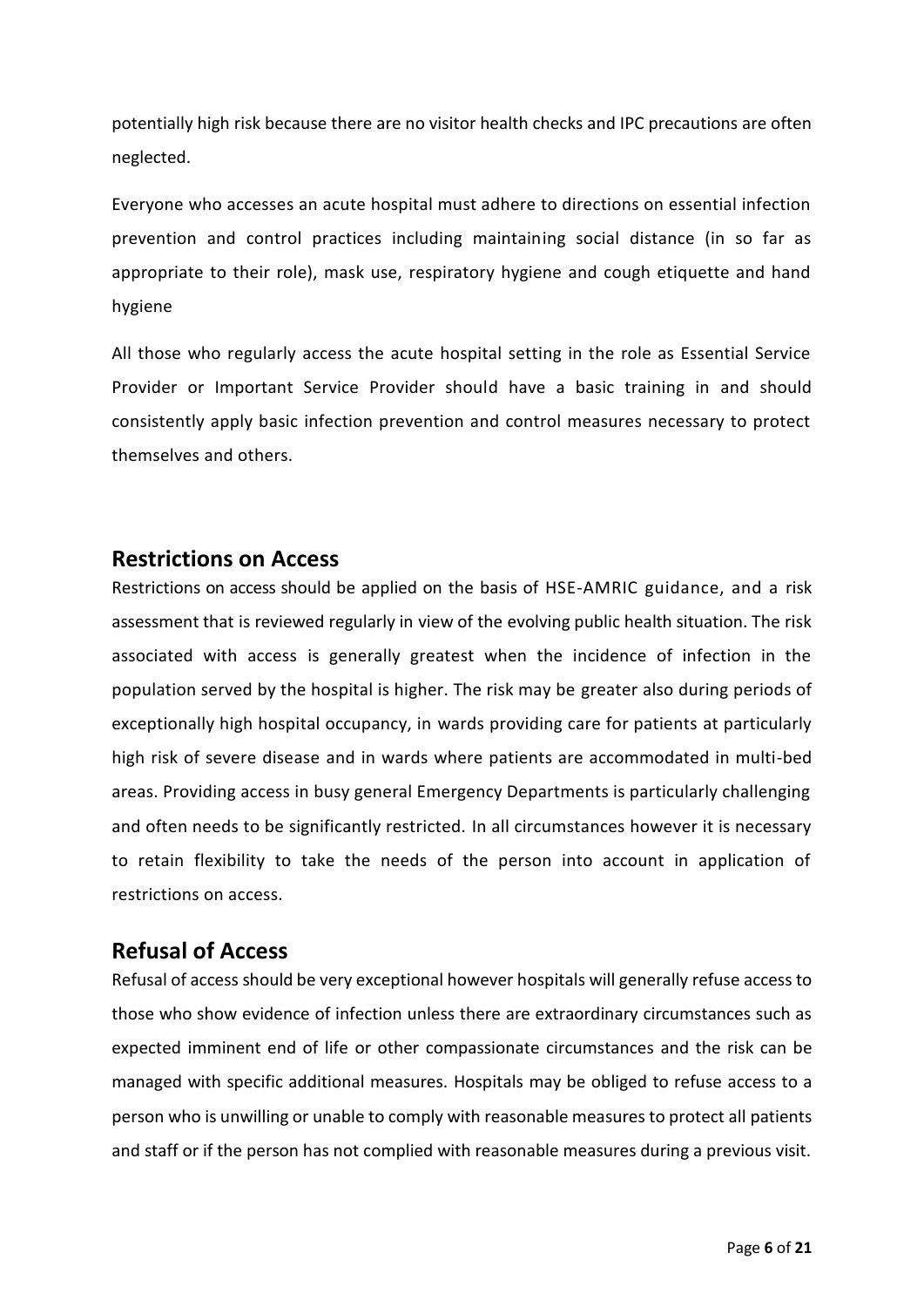## <span id="page-6-0"></span>**Communication**

Restrictions on access are a cause of distress and disappointment to patients, their friends and families. Information that is clear and up to date and is consistent across website, leaflets and when talking to staff helps people to understand and accept and to cope with any restrictions that are necessary. This communication should make it clear how access is facilitated, any restrictions that apply, the reasons for the restrictions and the expected duration of restrictions. Patients and other should be provided with a clearly defined pathway to appeal against restrictions that they consider being unreasonable. This process should provide access to a person other than the staff providing direct care to the patient (such as a duty manager or ADON) and be capable of responding to appeals in a reasonable time frame. Patients and others should be clearly informed as to how to use the hospitals complaints process if they wish to complain about access at any time during or after their attendance at the hospital.

## <span id="page-6-1"></span>**Equity of Access**

Access of visitors and other people to patients who are accommodated in single patient rooms is associated with a lower risk of spread of infection. If the person accessing the patient lived with or had daily very close contact with the patient before admission to hospital it is likely that the patient will have already had intense exposure to the person prior to admission. Furthermore the nature of single room accommodation means that the visitor or other person is not sharing space with other people for an extended period as happens in a multibed area. Therefore from the perspective of infection prevention and control greater access can be supported with a low level of risk when patients are in single room accommodation. When single rooms are allocated on the basis of clinical need (for example severity of disease or need for privacy on compassionate grounds) this is likely to be accepted as reasonable and fair by most people. If access to single rooms is allocated on the basis of non-clinical considerations (for example health insurance) this may be seen by many people as unfair. Hospitals should ensure that equity of access is considered in developing their institutional policy on access.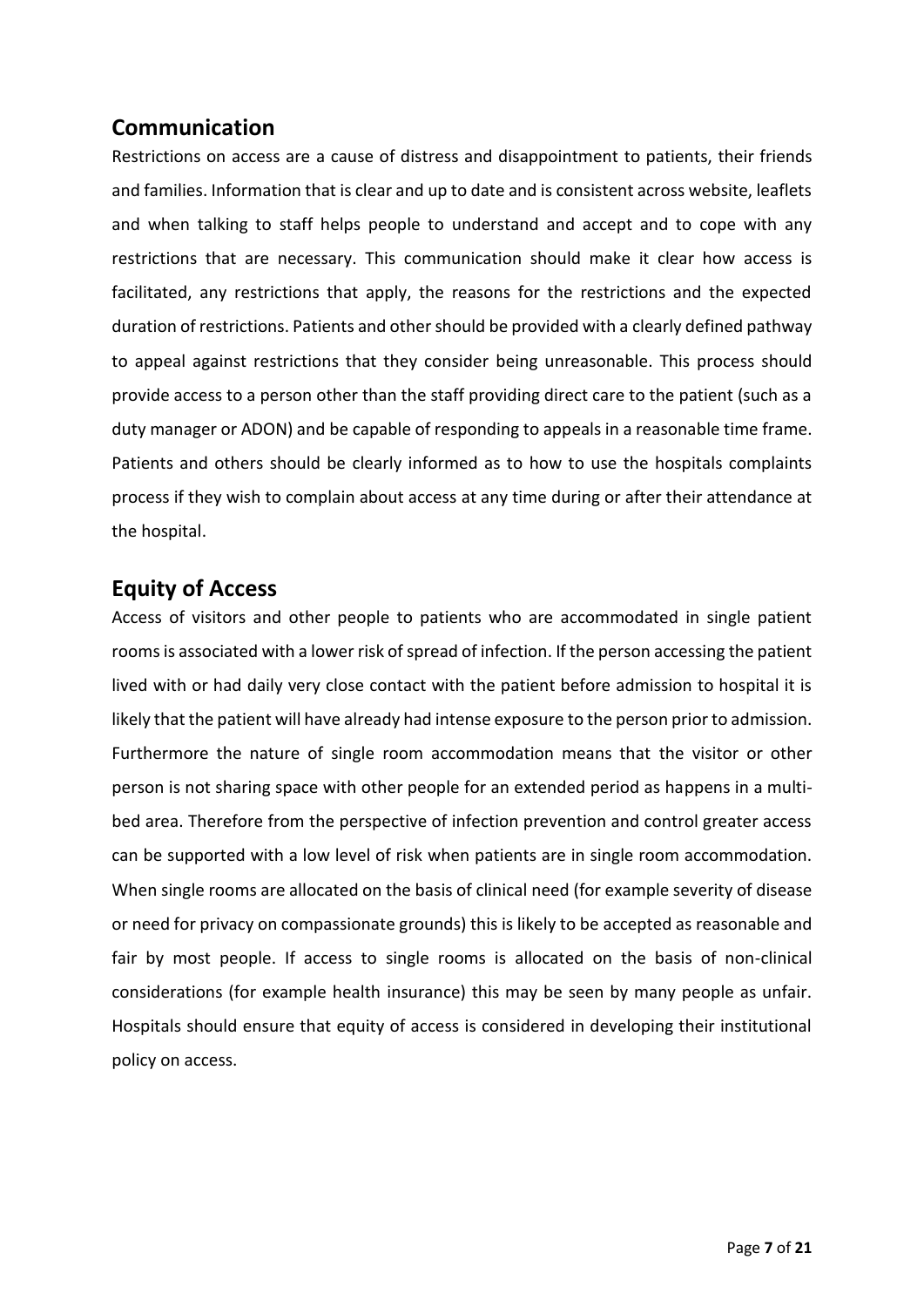## <span id="page-7-0"></span>**General Guidance on Access**

In acute hospitals or sections of an acute hospital where there is no ongoing COVID-19 outbreak reasonable access should be facilitated to the greatest degree practical for those patients who ask to receive people.

In general access should be arranged in advance with the ward.

If possible, access should be scheduled to avoid heavy footfall in the hospital and in the ward/unit/multi-bed room. It is expected that each hospital will consider the number of people who can have access at one time and discuss these plans with their infection prevention and control advisors. This is particularly challenging when multi-bed rooms represent the majority of the bed capacity and when rooms or waiting areas are small or poorly ventilated.

Each patient should have a number of nominated visitors or a nominated support partner or accompanying person.

Information for people who are accessing the facility should make it clear that they will be checked in advance of access for symptoms and determination if the person is required to quarantine, self-isolate or restrict their movements for any reason. Visitors and other people should declare that they have no symptoms and are not required to quarantine self-isolate or restrict their movements for any reason before entry.

If hospitals chose to use a temperature check prior to access people should be advised accordingly. A temperature check cannot substitute for checking for symptoms and advice on self-isolation/restricted movement.

People accessing the hospital are required to sign in on entry to the hospital. They should be guided in performing hand hygiene when they arrive. The sign in may be in the format of an acceptance of personal responsibility for their behaviour and for unavoidable risk.

People accessing the hospital are required to perform hand hygiene regularly and should wear a surgical mask during the visit. If wearing a mask is not practical, they should wear a visor that extends from above the eyes to below the chin and from ear to ear. However, if both the person accessing the hospital and the patient are fully vaccinated and are alone in a room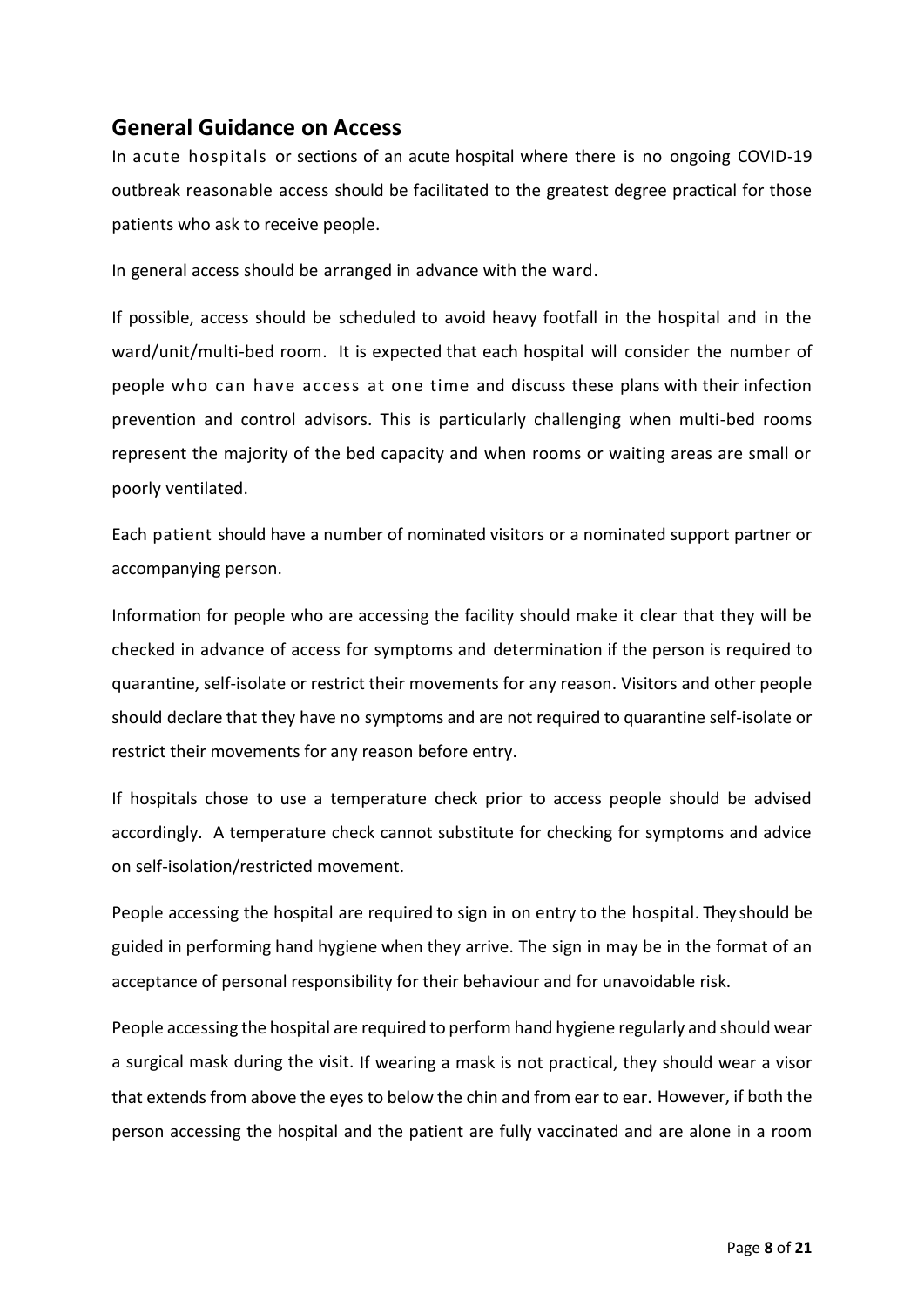together there is no requirement for mask or other face covering if the patient has normal immune function

It is generally not appropriate to ask people accessing the hospital to wear gloves, apron, gown or eye-protection during access unless the patient they are seeing has a specific confirmed or suspected infectious disease that requires this.

The hospital should provide any necessary personal protective equipment to all those accessing the hospital. In most cases this will mean a surgical mask.

While physical contact (for example an embrace, hug or holding hands) between the patient and other people may increase the risk of transmission of infection it is not appropriate or practical for staff to intrusively monitor or police contact between patients and those who access the hospital to spend time with them.

Access should occur in the patient's room if the room is a single room. In the case of a multioccupancy room, ideally access should be in a room away from other people where distance can be maintained. This will often not be possible because moving the patient to another room during access may not be practical. In that case, the person should stay in the bed space of the patient they have come to see, and should avoid interaction with anyone other than that person and the staff that they need to interact with.

The duration of the access should be appropriate to the needs of the patient but it may be necessary to limit the duration of the access to manage footfall and because of the needs of other patients.

Gifts of baked goods whether homemade or commercially produced are most unlikely to pose a significant risk and should not be restricted on infection prevention and control grounds.

There is no requirement to limit or restrict patients from receiving items such as books, magazines, confectionery, keepsakes or objects of religious or personal significance.

Some patients may express a preference not to receive people. The patient's right to decline or request to see people shall be respected.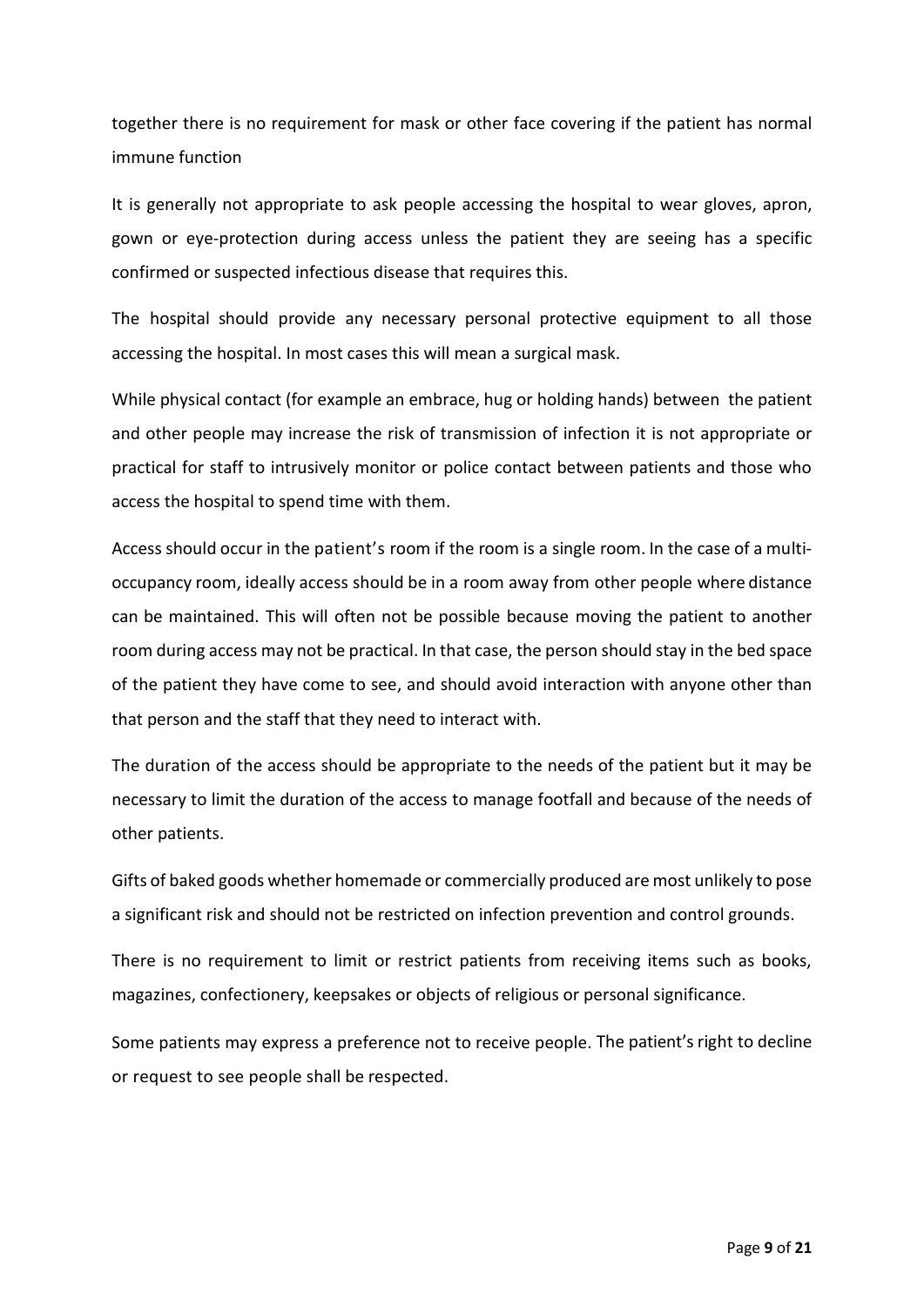Visits by children should be facilitated if the child is accompanied by an adult who takes responsibility for ensuring appropriate conduct and the child is able to comply with the general requirementsfor visiting.

### <span id="page-9-0"></span>**Essential Service Providers** (Defined in Appendix 2)

Controls on access for ESPs should be the minimum required manage infection prevention and control risks and should be limited to the most exceptional circumstances and for defined periods in the context of specific Infection Prevention and Control (IPC) or Public Health advice.

### <span id="page-9-1"></span>**Important Service Providers** (Defined in Appendix 2)

Important Service Providers (for example hair dressing) should be facilitated in providing services in the hospital to the greatest extent practical at times when those services are open to the general public.

# <span id="page-9-2"></span>**Nominated Support Partner Access in Maternity Services** (Defined in

Appendix 2)

A nominated support partner plays a central part in supporting a person using maternity services. The support person also has a right to be present and to participate in the care process to the greatest practical degree. Controls on access for nominated support partners should be the minimum required to manage infection prevention and control risks, must be clearly explained and should be applied with consideration for individual circumstances and needs.

Testing of asymptomatic nominated support partners in advance of access is not generally required as outlined above.

Proof of vaccination of nominated support partners in advance of access is not required. Labour and delivery; On arrival in labour or for induction of labour a nominated support partner should be facilitated in accompanying the woman through the admission and initial assessment process and on the pathway until settled in her assigned bed space.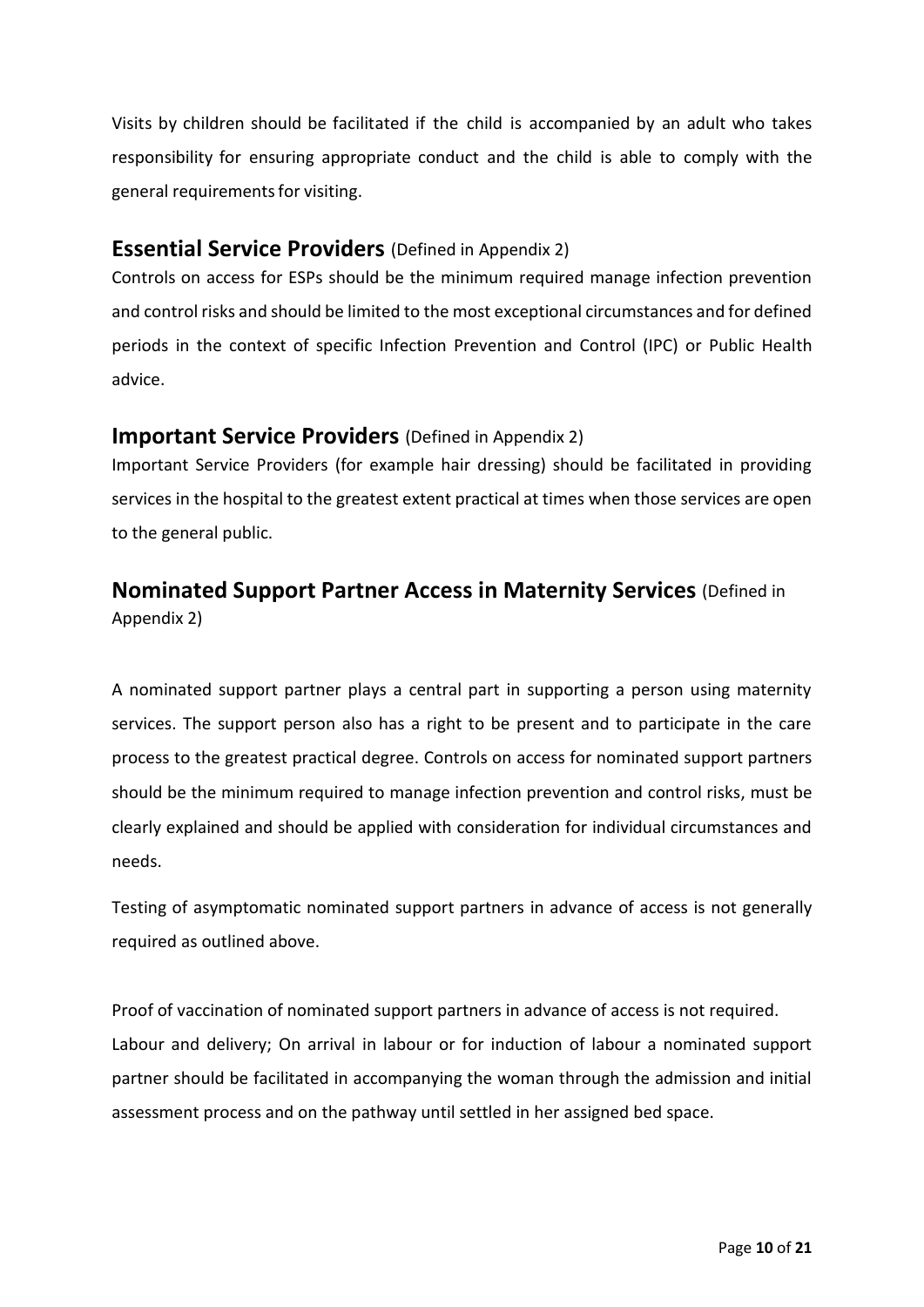If the woman goes directly to a single patient occupancy room there is no infection prevention and control requirement for the nominated support partner to leave during the process of childbirth and labour. Every practical effort should be made to ensure that a single patient room is provided throughout where there is a clinical reason to anticipate a particularly long, complex or high risk induction or labour so that access for a nominated support partner can be maximised. Likewise women who are having a miscarriage, stillbirth or other adverse pregnancy outcome should be prioritised for a single patient room to facilitate unrestricted access for a nominated support partner and even if a single room is not immediately available it is essential to facilitate access for the nominated support partner to the greatest possible extent while waiting for a single room to become available.

At present it remains necessary to limit access for nominated support partners to periodic visits when the woman is accommodated in multi-bed areas. This is because of the need to minimise the risk of exposure of other women and infants to COVID-19. At a minimum, hospitals should facilitate access for a nominated support partner for two hours per day either as a block or as two shorter periods as appropriate to the needs of the person. Access should be scheduled as flexibly as possible between 8 am and 8 pm and with a view to avoiding having a large number of people present in a multi-bed room at any at one time. As with all aspects of this guidance it is important to apply this with consideration for the needs of the patient and their nominated support partner. When the woman is preparing to transfer to a single-patient occupancy area (for example in the labour ward) the nominated support partner should be facilitated in joining her and accompanying her through the transfer process subject to the clinical time constraints that may apply in the situation. Once the woman is in a single-patient room there is no requirement to limit access for a nominated support partner.

The COVID-19 related risks do not differ materially between vaginal delivery and delivery by Caesarean Section and therefore COVID-19 related concerns do not require that a partner be excluded from attending a delivery by Caesarean Section if attendance would otherwise be appropriate.

Post-natal care; There is no IPC requirement to limit access of the nominated support partner if the woman is in a single patient room. At present it remains necessary to limit access for nominated support partners to periodic visits when the woman is accommodated in multi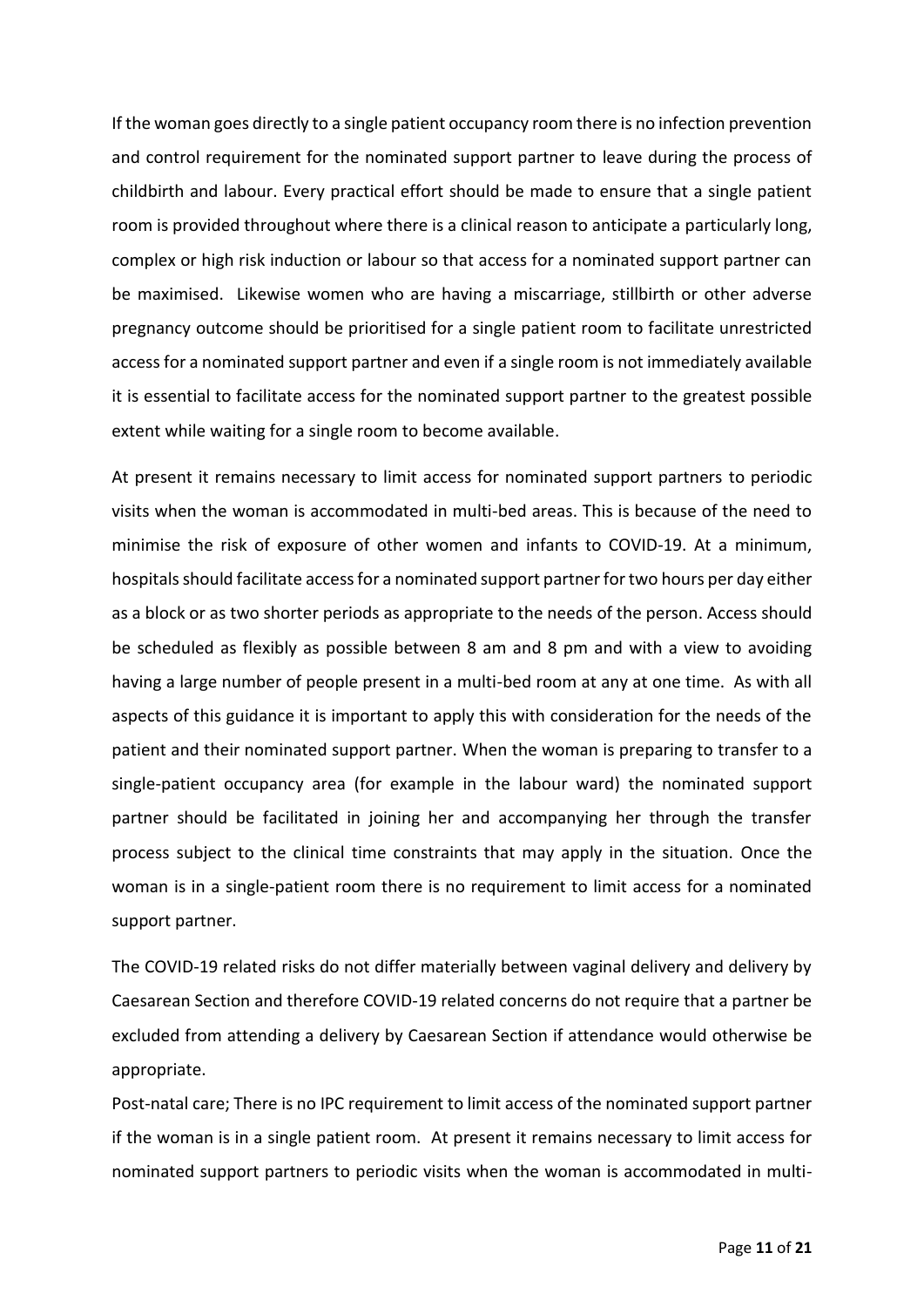bed areas. This is because of the need to minimise the risk of exposure of other women and infants to COVID-19. At a minimum, hospitals should facilitate access for a nominated support partner for two hours per day either as a block or as two shorter periods as appropriate to the needs of the person. Access should be scheduled as flexibly as possible between 8 am and 8 pm and with a view to avoiding having a large number of people present in a multi-bed room at any at one time. As with all aspects of this guidance it is important to apply this with consideration for the needs of the patient and their nominated support partner.

Parents should generally be facilitated in visiting an infant who is in the neonatal intensive care unit (NICU)/neonatal care unit with due regard for the need to manage the risk to all infants in the NICU. Control of access and scheduling of visits is particularly important in a NICU setting where there are many infants in an open area and space is very limited.

Ante-Natal Care; A nominated support partners should be welcome to attend at the 12-week and 20-week scans, early pregnancy assessment unit attendances, unscheduled attendance including attendance at emergency services and other antenatal appointments or attendances if there is reason to anticipate that the attendance is likely to be associated with particular stress or to involve communication of particular emotional significance. It is important to take a person centred approach to recognising contexts in which the presence of a nominated support person is required.

Limitations on space in many maternity services mean that restrictions on access for nominated support partners are necessary at this time for most routine antenatal visits in many maternity services. The support of those who feel able to attend unaccompanied is greatly appreciated.

If restrictions on nominated support partners in excess of those outlined above are considered essential this should be based on a documented risk assessment, that is reviewed regularly and that is readily available to women and their support partners (for example on the hospital website). Such risk assessments may consider if there is an ongoing outbreak of COVID-19 in the facility, the infrastructure, staffing levels, the current level of cases in the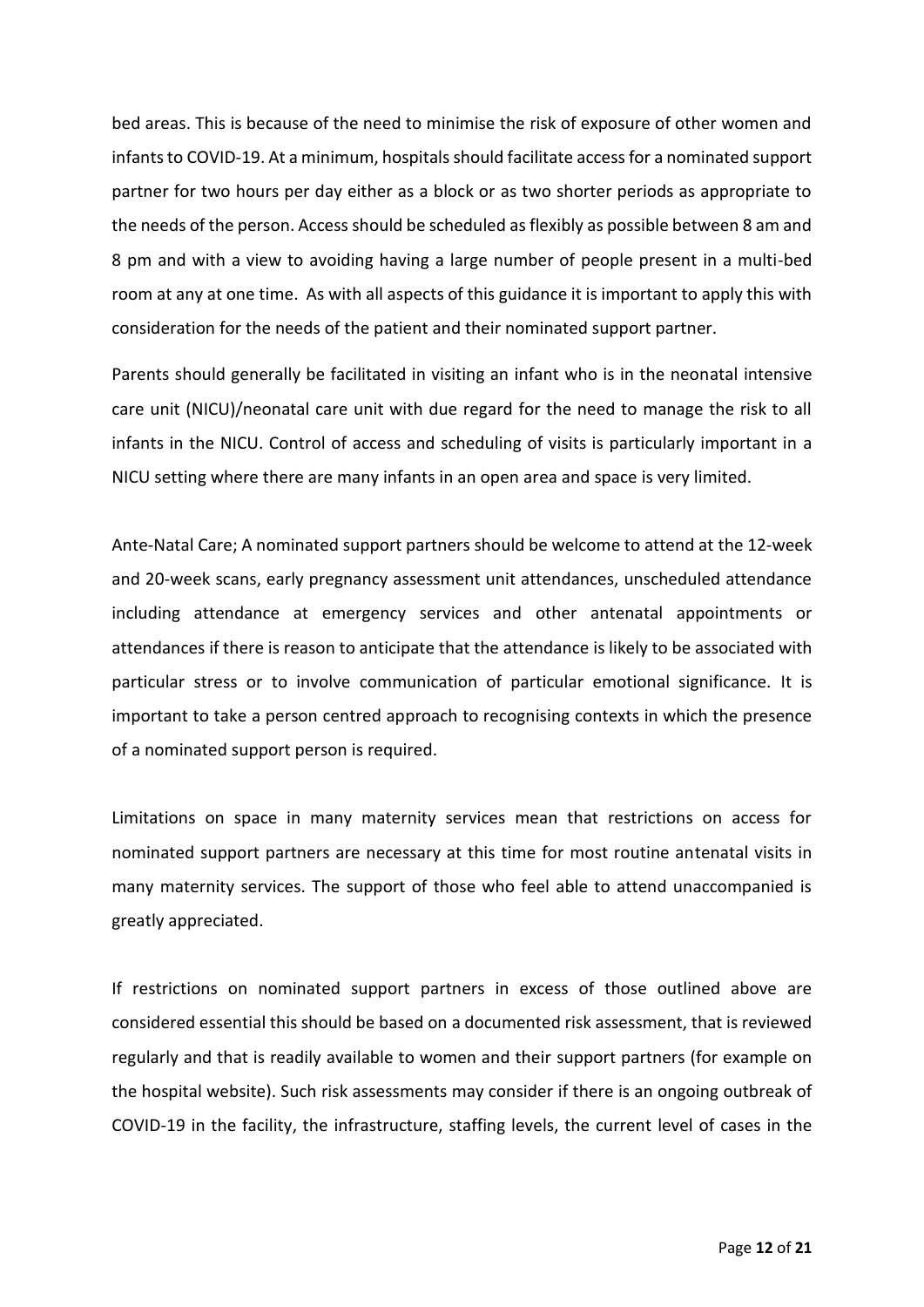community and the potential adverse impact of restrictions on patients, infants and their families.

# <span id="page-12-0"></span>**Accompanying Person (Parent/Guardian/Carer) in Children's Services**

Hospital services for children and adolescents (up to 16 years old) encompass services for many children with special and complex care needs. Although most children's inpatient stays are short, a child-centred approach to care requires that parents/guardians have access and can stay with the child throughout this period. This is to provide a sense of security and comfort to their child through their presence during their hospital stay. Therefore, the management of access in this context requires a different approach factoring these considerations into the risk assessment. Similar issues may arise for adults notably for some adults with special needs:

- 1. One **accompanying person** should be supported to be with a child during their hospital admission or other hospital attendance. Parents/Guardians/Carers may rotate the role of accompanying person.
- 2. Testing of an asymptomatic accompanying person in advance of visiting/accompanying the patient is not required for reasons outlined above. Hospitals may consider testing of asymptomatic people as an option for specific periods or in certain settings based on their hospital risk assessment. Where this is implemented it should be carefully planned and there must be clear communication regarding the management of those who decline testing and those who have a positive test.
- 3. Proof of vaccination for accompanying persons in advance of access is not required but it is appropriate to inform people that being fully vaccinated reduces the risk of COVID-19 for everyone in the hospital.

# <span id="page-12-1"></span>**Frequency of Visitors and Number of Visitors**

### <span id="page-12-2"></span>**Routine visiting when there is no Outbreak**

Hospitals should aim to facilitate at least **four routine visits per week** in the absence of any critical or compassionate circumstances that require increased frequency of visiting.

The number of people participating in each visit should normally be 1 person unless there are specific circumstances that require that the visitor is supported by an additional person.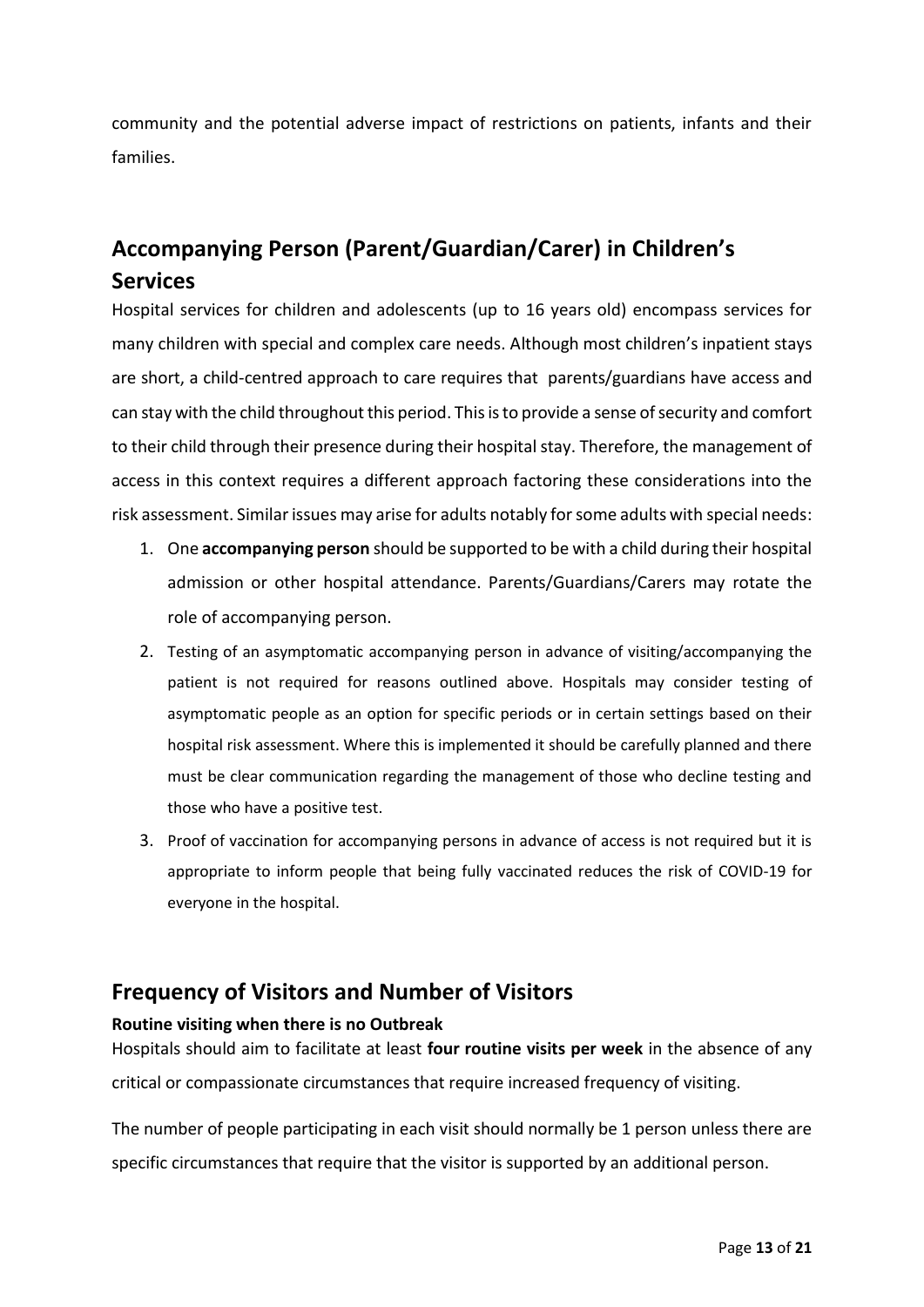### <span id="page-13-0"></span>**Visiting on Compassionate Grounds (Definition in Appendix 1)**

**There is no upper limit on the frequency or duration of visiting that is acceptable where critical and compassionate grounds (as set out in Appendix 1) apply, subject to the ability of the hospital to manage the visiting safely.** 

#### <span id="page-13-1"></span>**Visiting in the context of an outbreak of COVID-19**

Visiting and access within the ward/unit/hospital will generally be suspended in the first instance **with the exception of critical and compassionate circumstances**. Access for important service providers will generally be suspended during the early phase of an outbreak. When the situation has been evaluated and control measures are in place the extent to which visiting can be managed should be reviewed regularly.

Significant considerations in the risk assessment include the outbreak related care workload for staff and the number of staff available, which may limit capacity to manage visiting. If the outbreak is confined to one wing or one ward or unit in a hospital there may be fewer requirements for visiting restrictions in other wards or units.

All visits during an outbreak are subject to the visitor accepting that all visiting during an outbreak is associated with a risk of infection for the visitor and that they choose to accept that risk. The hospital should request visitors to confirm that they have been advised of the risk to them, that they accept that risk and will comply fully with any measuresthey are asked to follow for their own protection or the protection of staff or patients. All visitors should be provided with any necessary personal protective equipment.

Arrangements for virtual visiting (telephone or video-link) and window or out-door visiting should be reviewed to ensure that they are as supportive as possible.

The messages around visiting during an outbreak should be communicated clearly to patients and the public and reinforced by placing signage at all entry points to the hospital and by any other practical means of communication with families and friends.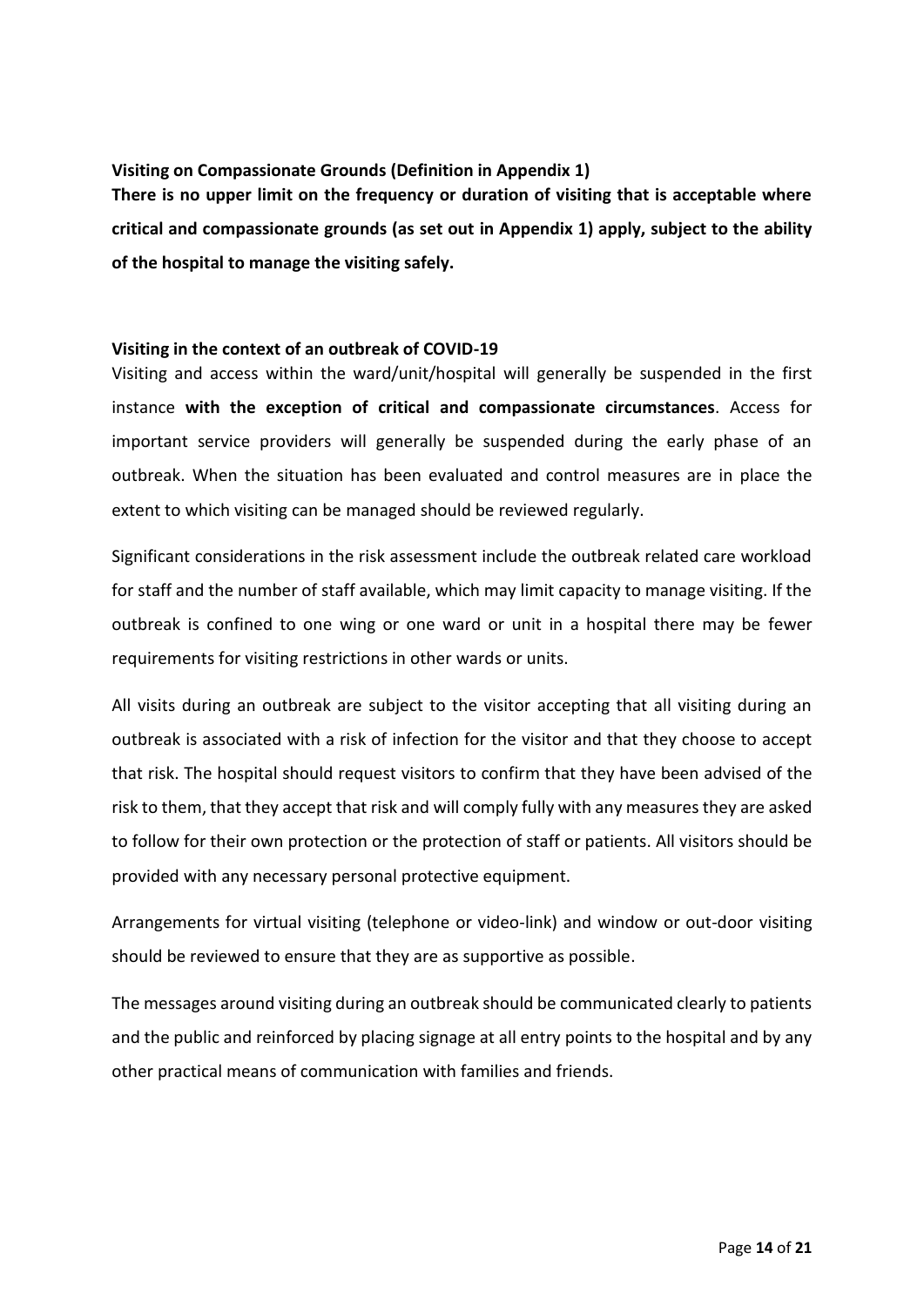# <span id="page-14-0"></span>**Patients' requests to visit home while inpatient in an acute hospital**

In some circumstances, visits home may be an essential part of the therapeutic or discharge process. If the patient is fully vaccinated the risks associated with this are low. Even for nonvaccinated patients, where this is essential for clinical care the risk must be accepted and managed.

It is also important to acknowledge that patients who are able to do so have the right to leave hospital at any time if they choose to do so.

In some cases, patients may seek to plan a social visit to their home or another house while an inpatient. Visiting to a residence outside of the hospital should comply with public health restrictions that apply to visiting private houses by the general public at the time. The risk associated with such planned visiting should be assessed and discussed with the patient. The risk can generally be managed with appropriate, planning and precautions particularly if the patient if fully vaccinated and is not immune compromised. An approach to risk assessment is presented as appendix 2 to this document.

If a patient is absent from the hospital for less than 12 hours and in the absence of any reported unintended exposure there is generally no requirement for the patient to be subject to any additional testing or IPC measures other than those that apply to all patients on their ward on their return.

If the patient in question is fully vaccinated and most patients and staff on the ward are fully vaccinated there is generally no requirement for the patient to be subject to any additional testing or IPC measures other than those that apply to all patients on their ward on their return even if they are away overnight.

In the context of a patient who is not fully vaccinated and who has been away for more than 12 hours (typically an overnight stay), the IPC precautions applied to the patient should be those that apply to a new admission on their return.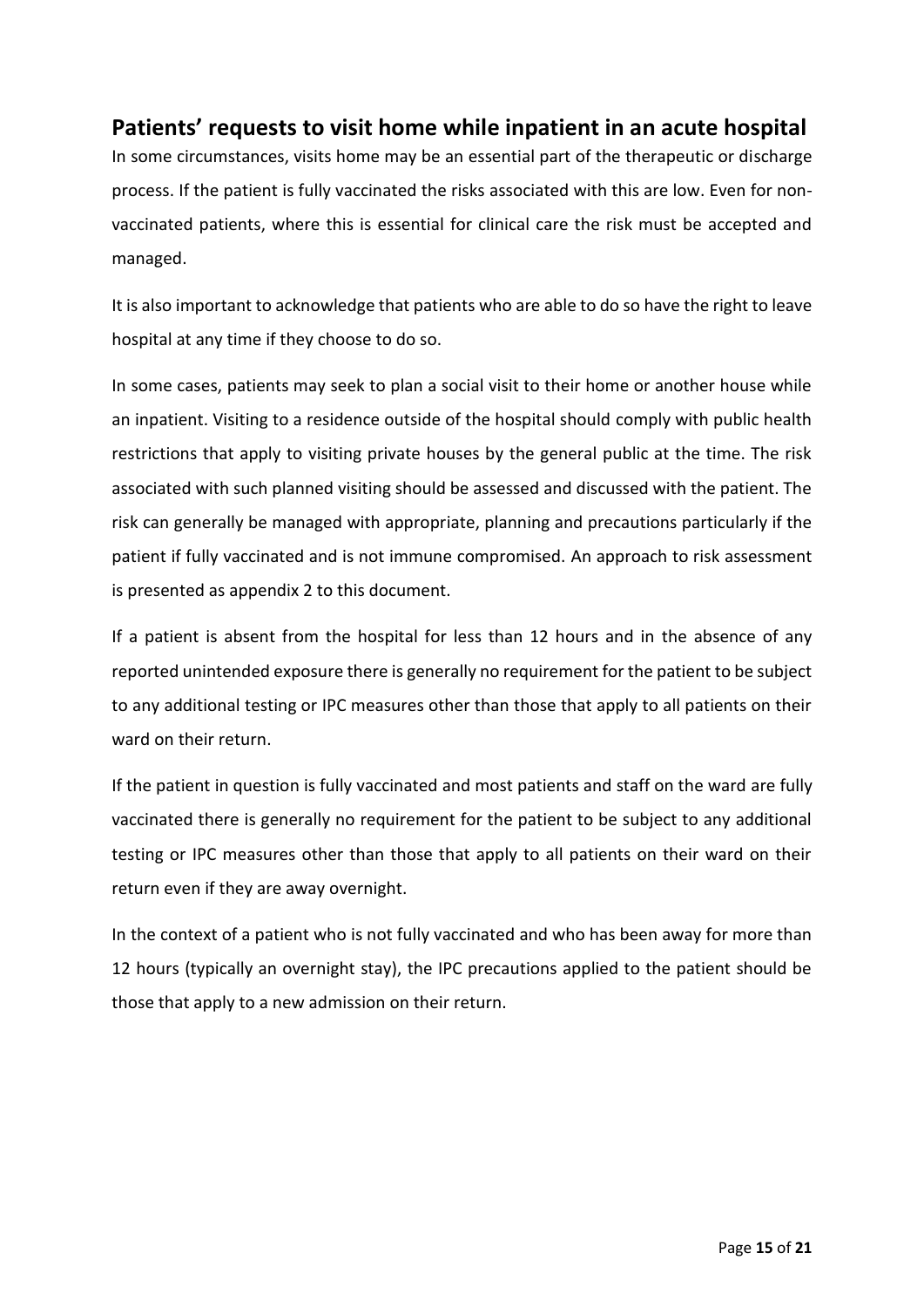## <span id="page-15-0"></span>**Appendix 1 Definition of Terms**

#### <span id="page-15-1"></span>**Visitors**

For the purpose of this guidance, visitors may be taken to include people, typically family members or friends, who come to the hospital for a social visit. The term visitor is not intended to include the following categories of people who require access to the acute hospital setting.

#### **Nominated Support Partner**

For the purpose of this guidance, a nominated support partner is the person nominated by women accessing maternity services to accompany her to provide support and to act as an advocate as appropriate.

Hospitals should consider applying a similar model of nominated support partner with similar levels of access for other groups of patients who are likely to experience frequent and prolonged hospitalisation for life threatening illness.

#### **Accompanying Person (Parent/Guardian/Carer)**

For the purpose of this guidance, an accompanying person is a parent or guardian accompanying a child or a carer accompanying a person with special needs in the acute hospital setting

#### **Essential Service Providers** (ESPs)

For the purpose of this guidance Essential Service Providers are people who provide professional services including healthcare, legal, financial and regulatory services. Key examples include those who attend the hospital to provide healthcare services such as medical, nursing, social work, safeguarding, dental, physiotherapy, occupational therapy or podiatry services and those who provide legal services, chaplaincy services, advocacy services, or inspection of the hospital for monitoring or regulatory purposes.

#### **Important Service Providers** (ISPs)

For the purpose of this guidance Important Service Providers are people who provide services that are important to a patient's sense of self and wellbeing but that are not strictly necessary. Examples of ISPs include those who provide personal care (for example hairdressers). A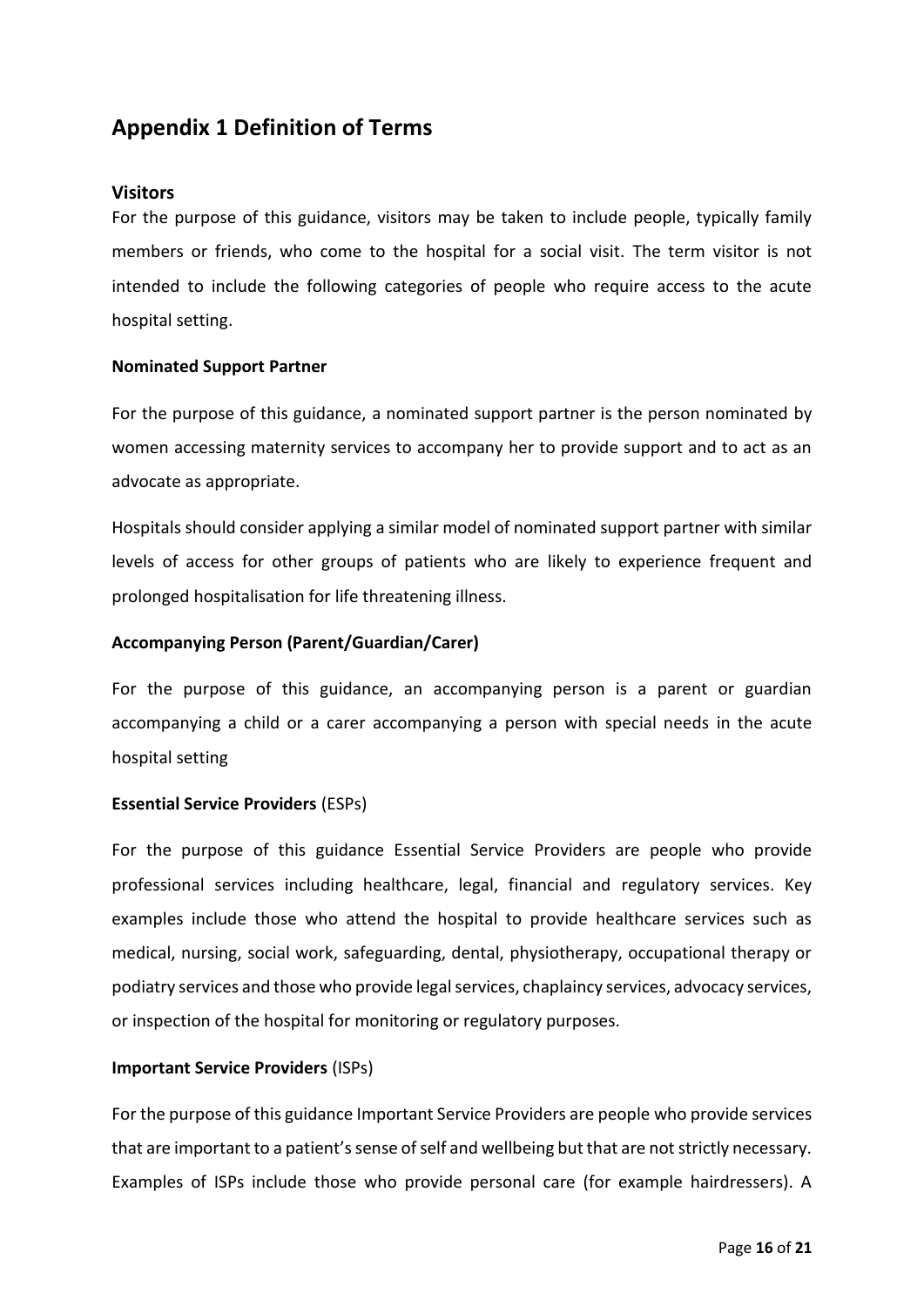hospital should consider if it is possible to have a list of important service providers with whom there is an established relationship and clarity around infection prevention and control requirements.

#### **Fully vaccinated**

A person is considered fully vaccinated as follows.

- 1. 15 days after the second dose of AstraZeneca (Vaxzevria);
- 2. 7 days after the second Pfizer-BioNTech dose (Comirnaty);
- 3. 14 days after the second Moderna dose (Spikevax);
- 4. 14 days after Janssen (one dose vaccination course).

If other vaccines become available the requirement for vaccination will be as advised by HSE.ie.

**Critical and compassionate circumstances** are difficult to define and of necessity require judgement. The term should not be interpreted as limited to circumstances when the death of a patient is imminent. Where critical and compassionate grounds (see examples set out below) apply the duration and frequency of visiting should be as flexible as possible subject to the ability of the hospital to manage the visiting safely.

The following are examples of critical and compassionate circumstances:

- 1. Circumstances in which end of life is imminent;
- 2. Miscarriage, stillbirth or other adverse pregnancy outcome;
- 3. Circumstances in which a patient is significantly distressed or disturbed and although unable to express the desire for a visit there is reason to believe that a visit from a significant person may relieve distress;
- 4. When there is an exceptionally important life event for the patient (for example death of a spouse or birthday);
- 5. When the visitor may not have another opportunity to visit for many months or years or never (for example because they are leaving the country or are themselves approaching end of life);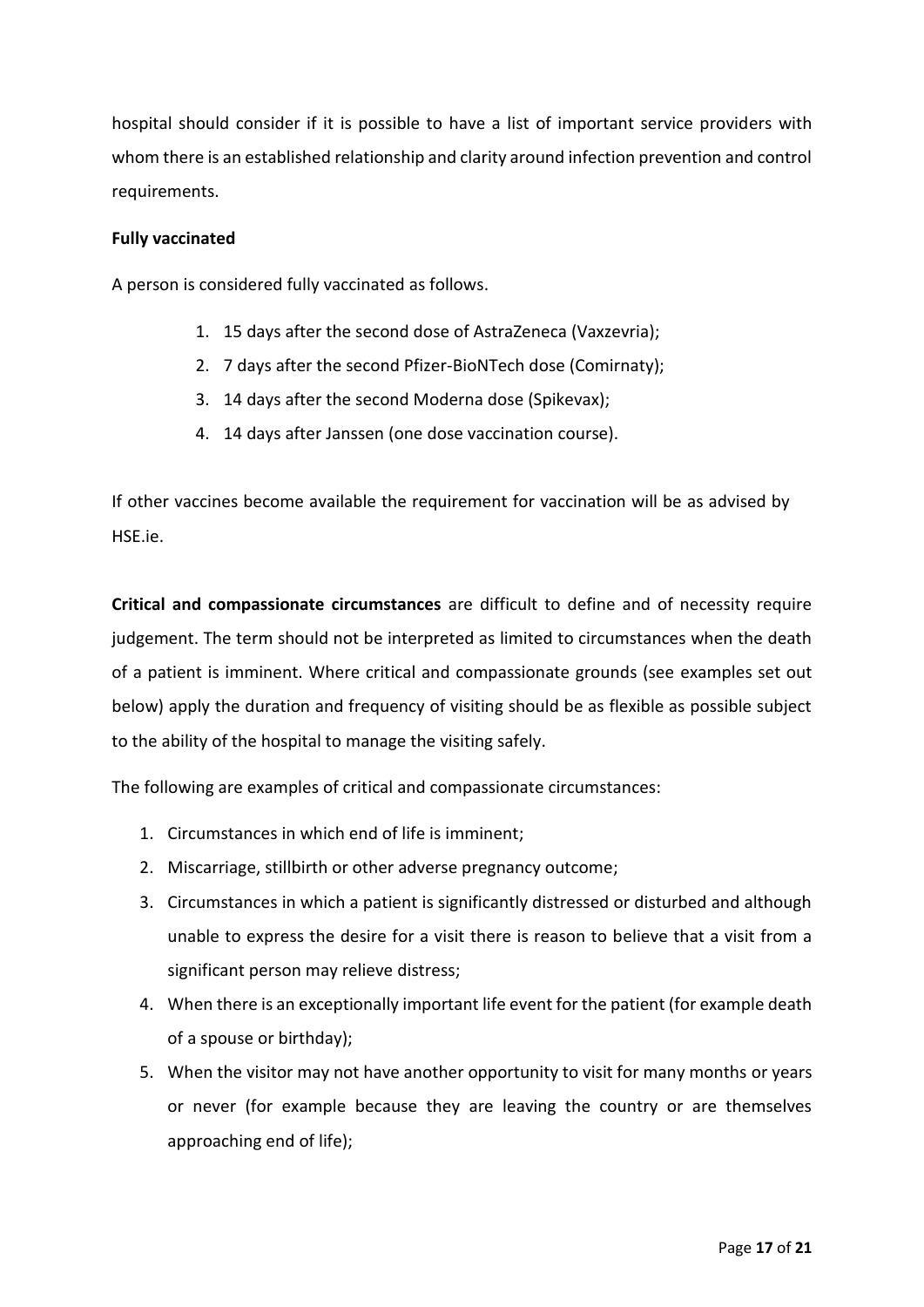- 6. Increased visiting is recommended by their doctor as a non-pharmacological therapeutic alternative to an increased dose of an existing agent or introduction of a new anxiolytic or sedative agent;
- 7. A patient expresses a strong sense of need to see someone whether for personal reasons, to make financial or other arrangements or to advocate on their behalf;
- 8. A person nominated by the patient expresses concern that a prolonged absence is causing upset or harm to a patient;
- 9. Other circumstances in which the judgement of the medical or nursing staff, registered health or social care professional, spiritual advisor or advocate acting for that the patient is that a visit is important for the person's health or sense of wellbeing.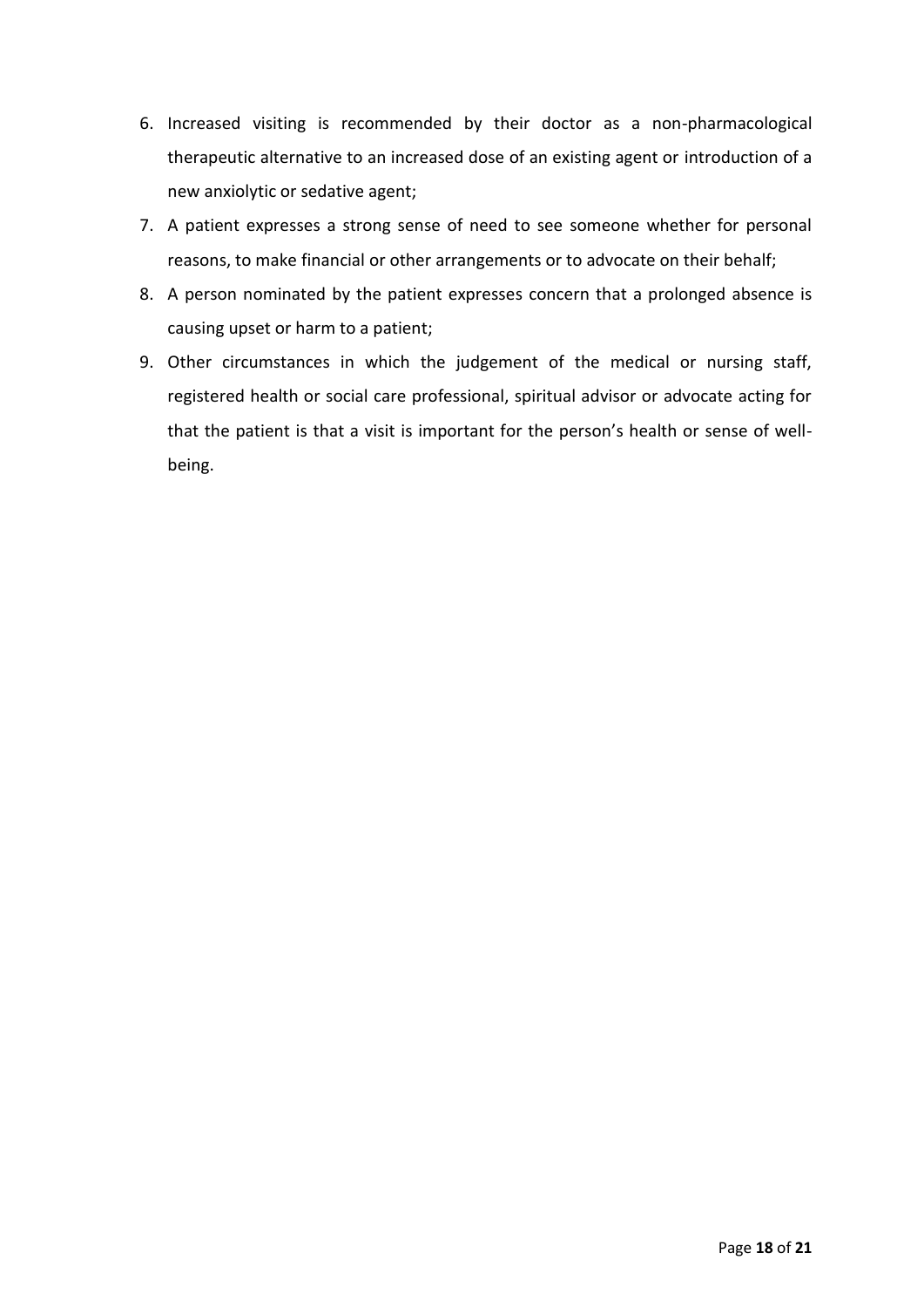# <span id="page-18-0"></span>**Appendix 2**

<span id="page-18-1"></span>Assessing Risks Associated With a Visit to a Residence or Similar Setting Outside of the Hospital

It is appropriate to have an approach to assessing and managing the risk associated with visits outside of the hospital. This is important to ensure that the patient and relevant other people are fully informed of the risk to them and to others associated with the proposed visit and to support the ward manager in managing the risk to all patients and staff associated with the proposed visit. This document is intended to support the patient, relevant other people and the ward manager in dealing with these issues arising from proposed visits outside the hospital when such visits are consistent with general public health guidance in force at the time.

Patients who are able to do so may choose to leave the hospital in the absence of an agreed plan with the ward manager or clinical team. If that patient subsequently requests to return to the hospital, this poses a significant challenge for the ward manager and clinical team. However, it is expected that a patient who wishes to return in such circumstances would normally be accommodated as appropriate to their clinical condition and in a manner that manages that risk to other patients and staff.

Strong and supportive communications between patients, family and staff should be in place. For all circumstances, the patient and/or family member should be advised of any requirements in advance of leaving the hospital in order that they can make an informed decision regarding any external visits. Communication plans and risk assessments should be documented.

#### <span id="page-18-2"></span>**Risk Assessment**

# **Assessing Risk Associated with a Patient Visit outside of a Hospital** It is not possible for the clinical team/ward manager to seek verification or documentation regarding the information provided by the patient or the person hosting the visit. The risk assessment and advice provided to the patient is based on accepting the good faith of the person providing the information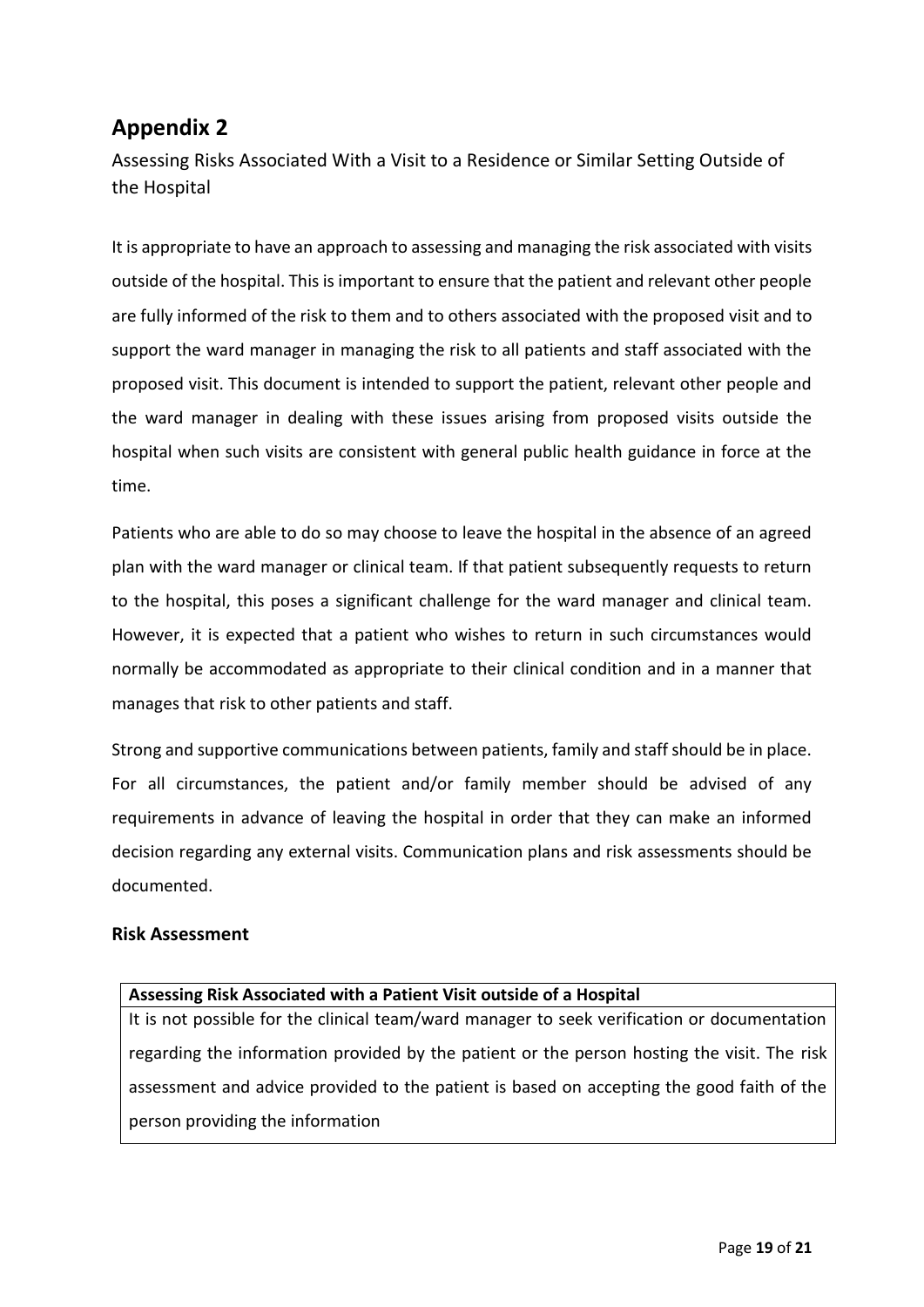| <b>Characteristic</b>                 | <b>Comment</b>                                                              |
|---------------------------------------|-----------------------------------------------------------------------------|
| Vaccination status of the patient     | The risk is much lower if the person is fully vaccinated                    |
| intending to visit                    |                                                                             |
| Vaccination status of the person(s)   | The risk is much lower if the person is fully vaccinated                    |
| the patient intends to visit          |                                                                             |
| Vaccination status of other patients  | The risk is much lower if most other patients in a                          |
| who share space with the patient      | multi-bed area/ward are fully vaccinated                                    |
| Level of independent function of the  | Risk generally lower for patients who are very                              |
| patient                               | functionally independent                                                    |
| Medical condition of the patient with | Risk is generally lower with younger patients and                           |
| respect to risk of severe COVID-19    | those with underlying illness that does not represent                       |
|                                       | a high risk for severe COVID-19                                             |
| Accommodation of the patient in the   | Risk is generally lower if the patient has their own                        |
| hospital                              | room in the hospital                                                        |
| Behaviour of the patient in the       | Risk is generally lower if the patient copes well with                      |
| hospital                              | staying in their own room most of the time if this is                       |
|                                       | necessary for any reason after their return                                 |
| Travel to and from the hospital       | Risk is generally lower if transport is to and from the                     |
|                                       | hospital in a vehicle driven by one of the people from                      |
|                                       | the house they will be visiting and particularly if that                    |
|                                       | person is fully vaccinated                                                  |
| The number of people they will be in  | Risk is generally lower, the lower the number of                            |
| contact with                          | people the person will be in contact with during the                        |
|                                       | visit. For example visit to a spouse or other individual                    |
|                                       | is low risk whereas a visit to an extended family is                        |
|                                       | much higher risk                                                            |
|                                       | Consider if the host can give an undertaking regarding                      |
|                                       | the number of people who will enter the house while<br>the patient is there |
| The people they will be in contact    | Risk is generally lower if the people they intend to be                     |
| with                                  | in contact with can give an undertaking that they are                       |
|                                       | fully vaccinated and exercising a high level of                             |
|                                       | precaution in relation to their own possible exposure                       |
|                                       | in the two weeks before the visit                                           |
|                                       | Risk is generally lower if the host is able to give an                      |
|                                       | undertaking regarding minimising the risk that any                          |
|                                       | person who is currently infectious for COVID-19 or is                       |
|                                       | a COVID-19 contact will not be in the household                             |
| The host's assessment of the ability  | Risk is generally lower if the host can give an                             |
| of others present to accept measures  | undertaking that the people present are able to                             |
| to reduce risk of infection (staying  | accept and follow measures to protect the patient                           |
| away if symptomatic, hand hygiene,    | during the visit                                                            |
| distancing and mask use when          |                                                                             |
| appropriate)                          |                                                                             |
| The duration of visit                 | Risk is generally lower if the visit is shorter (1-2 hours                  |
|                                       | is much safer that 8-10 hours). See guidance in text                        |
|                                       | related to duration of visit.                                               |